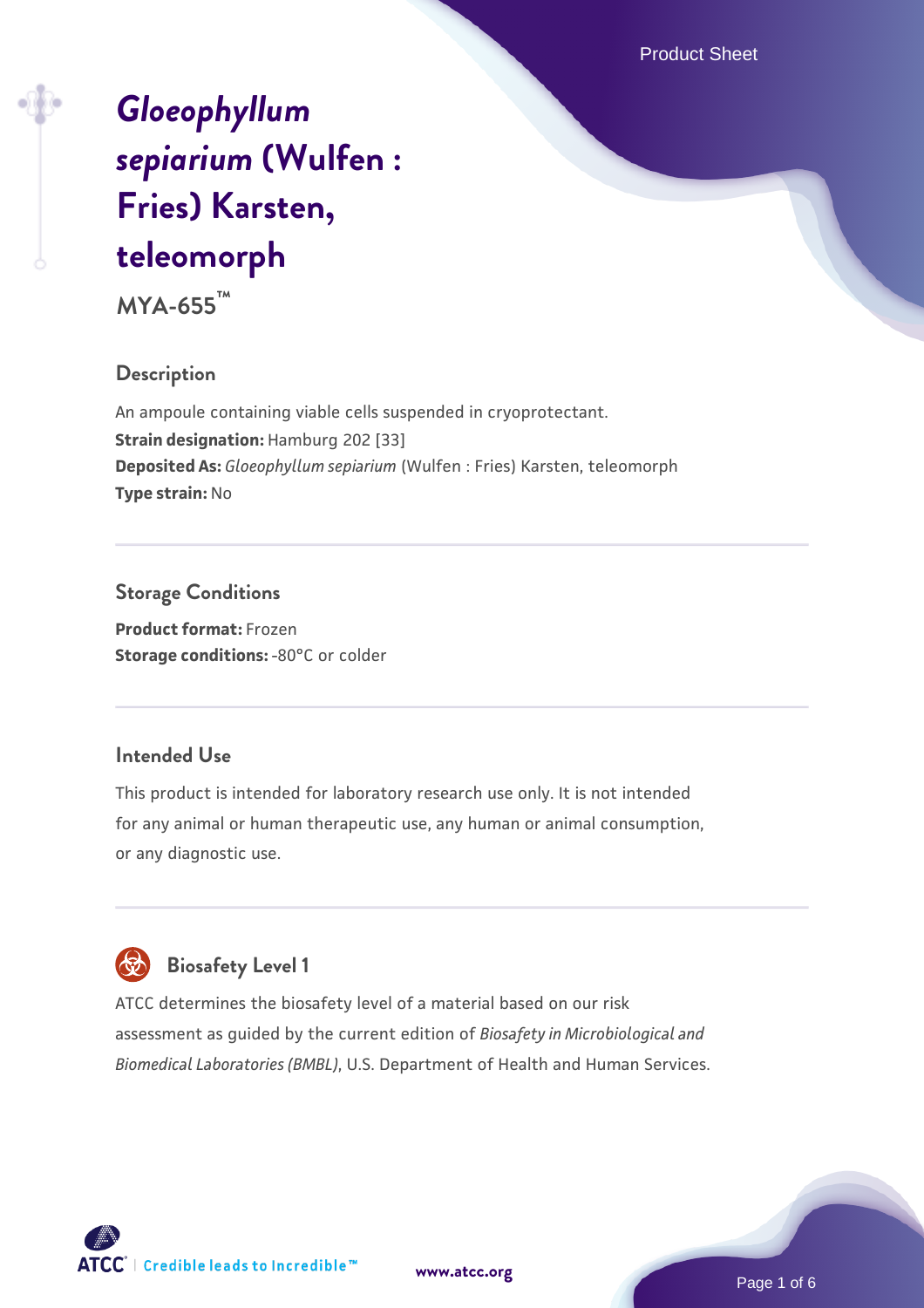#### **MYA-655**

It is your responsibility to understand the hazards associated with the material per your organization's policies and procedures as well as any other applicable regulations as enforced by your local or national agencies.

ATCC highly recommends that appropriate personal protective equipment is always used when handling vials. For cultures that require storage in liquid nitrogen, it is important to note that some vials may leak when submersed in liquid nitrogen and will slowly fill with liquid nitrogen. Upon thawing, the conversion of the liquid nitrogen back to its gas phase may result in the vial exploding or blowing off its cap with dangerous force creating flying debris. Unless necessary, ATCC recommends that these cultures be stored in the vapor phase of liquid nitrogen rather than submersed in liquid nitrogen.

#### **Certificate of Analysis**

For batch-specific test results, refer to the applicable certificate of analysis that can be found at www.atcc.org.

#### **Growth Conditions**

**Medium:**  [ATCC Medium 323: Malt agar medium](https://www.atcc.org/-/media/product-assets/documents/microbial-media-formulations/3/2/3/atcc-medium-323.pdf?rev=58d6457ee20149d7a1c844947569ef92) **Temperature:** 20°C

#### **Handling Procedures**

**Frozen ampoules** packed in dry ice should either be thawed immediately or stored in liquid nitrogen. If liquid nitrogen storage facilities are not available,

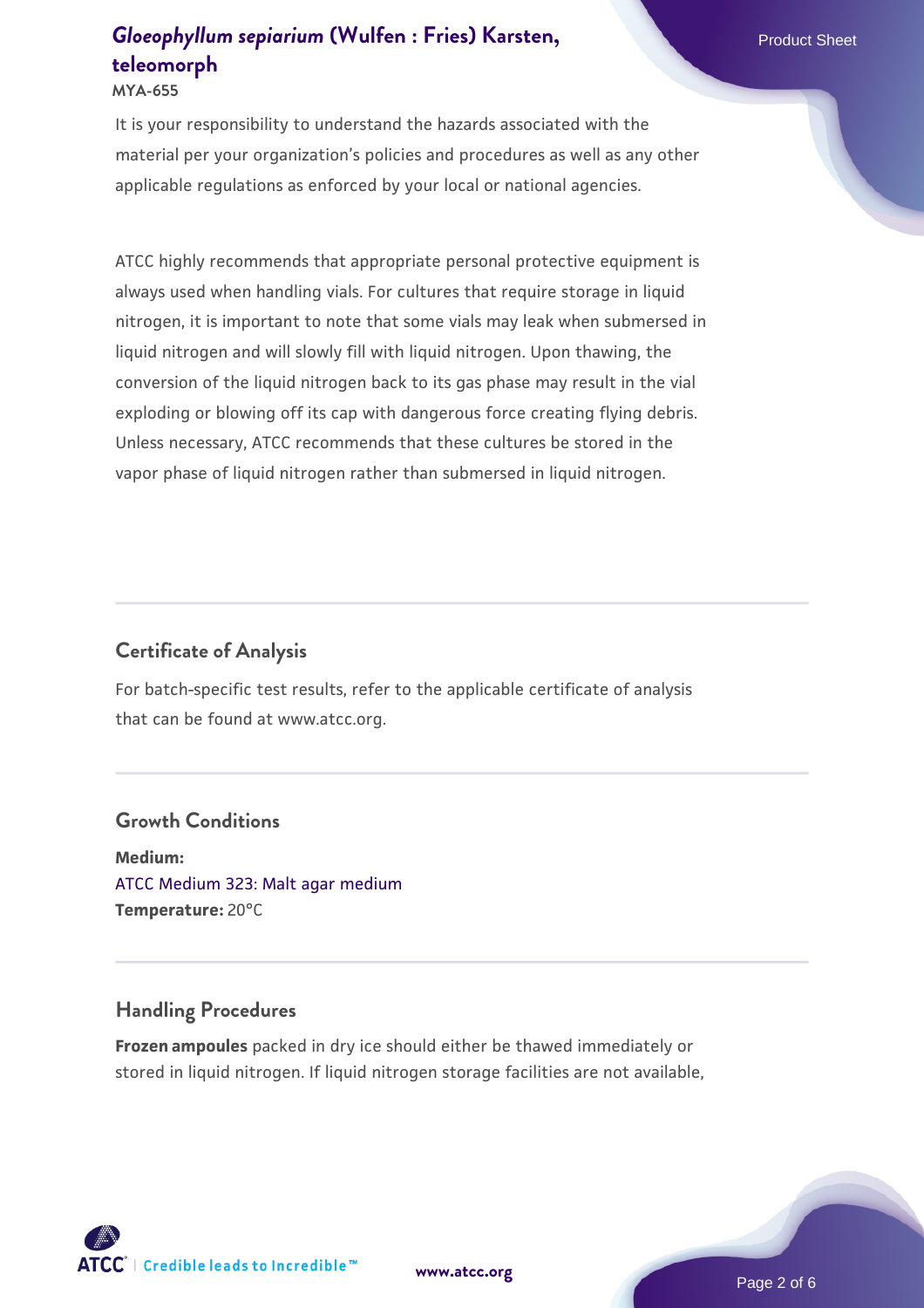**MYA-655**

frozen ampoules may be stored at or below -70°C for approximately one week. **Do not under any circumstance store frozen ampoules at refrigerator freezer temperatures (generally -20°C)**. Storage of frozen material at this temperature will result in the death of the culture.

- 1. To thaw a frozen ampoule, place in a **25°C to 30°C** water bath, until just thawed **(approximately 5 minutes)**. Immerse the ampoule just sufficient to cover the frozen material. Do not agitate the ampoule.
- 2. Immediately after thawing, wipe down ampoule with 70% ethanol and aseptically transfer at least 50 µL (or 2-3 agar cubes) of the content onto a plate or broth with medium recommended.
- 3. Incubate the inoculum/strain at the temperature and conditions recommended.
- 4. Inspect for growth of the inoculum/strain regularly for up to 4 weeks. The time necessary for significant growth will vary from strain to strain.

#### **Notes**

Additional information on this culture is available on the ATCC web site at www.atcc.org.

### **Material Citation**

If use of this material results in a scientific publication, please cite the material in the following manner: *Gloeophyllum sepiarium* (Wulfen : Fries) Karsten, teleomorph (ATCC MYA-655)

## **References**

References and other information relating to this material are available at www.atcc.org.

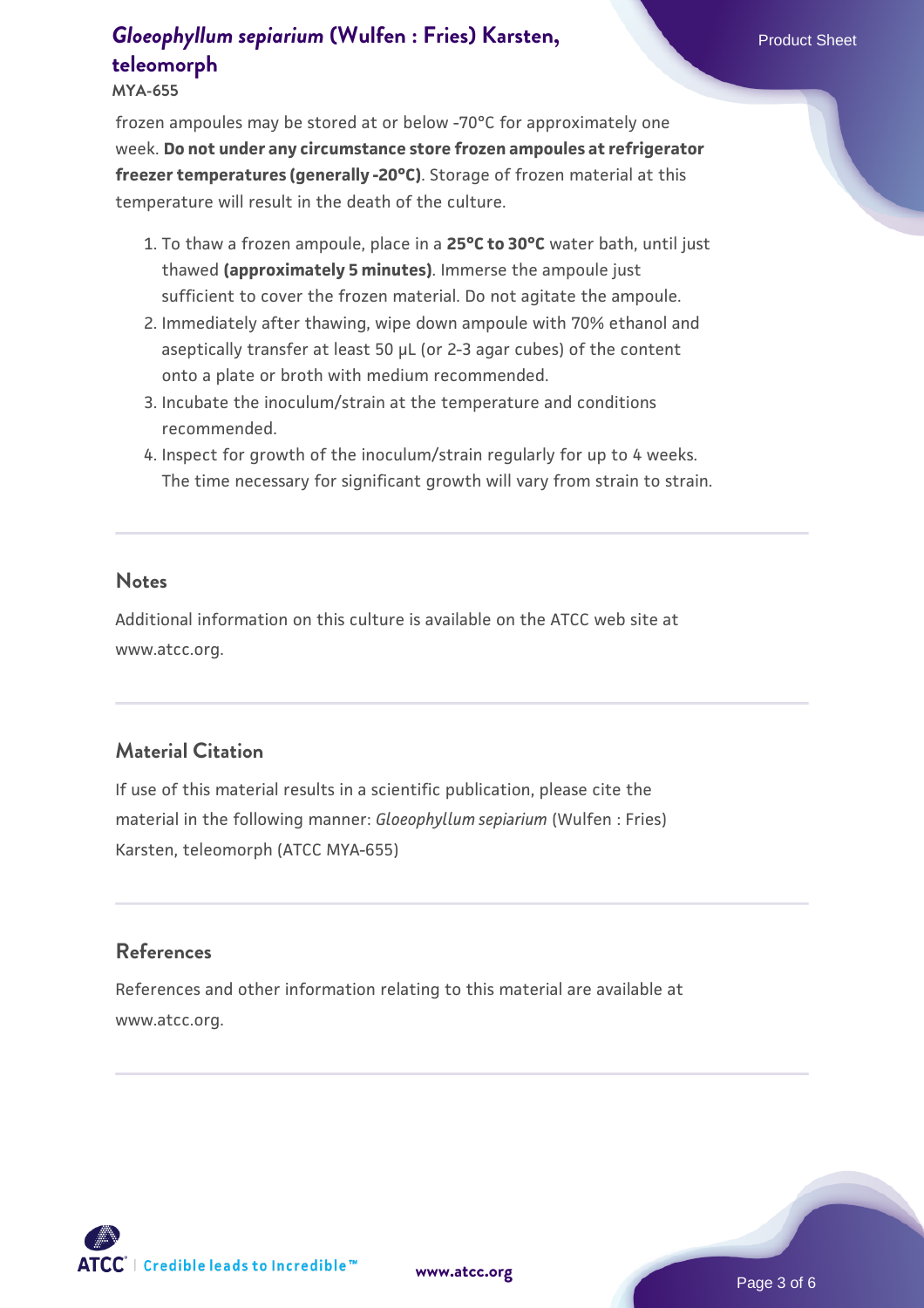**MYA-655**

#### **Warranty**

The product is provided 'AS IS' and the viability of ATCC<sup>®</sup> products is warranted for 30 days from the date of shipment, provided that the customer has stored and handled the product according to the information included on the product information sheet, website, and Certificate of Analysis. For living cultures, ATCC lists the media formulation and reagents that have been found to be effective for the product. While other unspecified media and reagents may also produce satisfactory results, a change in the ATCC and/or depositor-recommended protocols may affect the recovery, growth, and/or function of the product. If an alternative medium formulation or reagent is used, the ATCC warranty for viability is no longer valid. Except as expressly set forth herein, no other warranties of any kind are provided, express or implied, including, but not limited to, any implied warranties of merchantability, fitness for a particular purpose, manufacture according to cGMP standards, typicality, safety, accuracy, and/or noninfringement.

### **Disclaimers**

This product is intended for laboratory research use only. It is not intended for any animal or human therapeutic use, any human or animal consumption, or any diagnostic use. Any proposed commercial use is prohibited without a license from ATCC.

While ATCC uses reasonable efforts to include accurate and up-to-date information on this product sheet, ATCC makes no warranties or representations as to its accuracy. Citations from scientific literature and patents are provided for informational purposes only. ATCC does not warrant that such information has been confirmed to be accurate or complete and the customer bears the sole responsibility of confirming the accuracy and completeness of any such information.

This product is sent on the condition that the customer is responsible for and assumes all risk and responsibility in connection with the receipt, handling,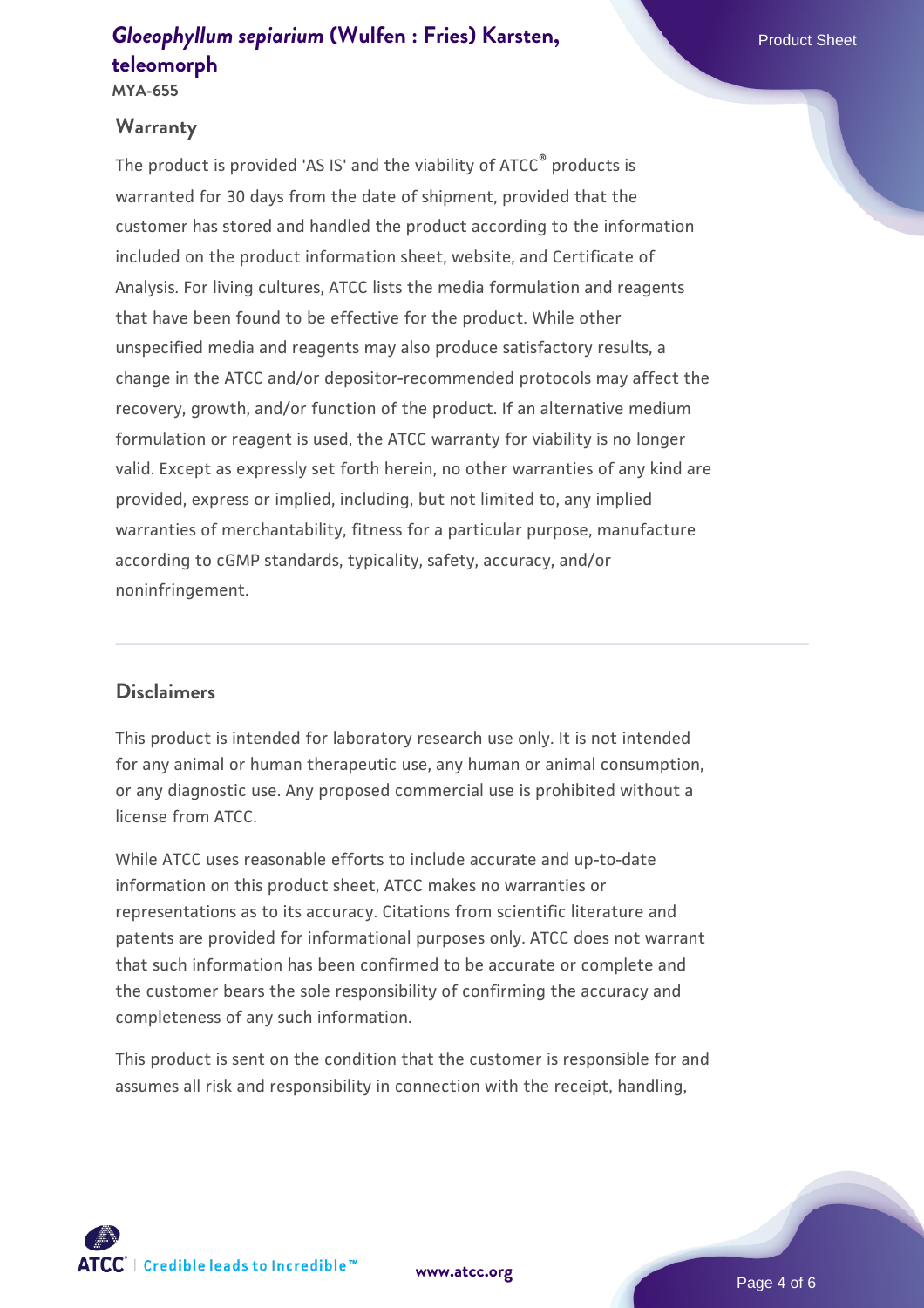**MYA-655**

storage, disposal, and use of the ATCC product including without limitation taking all appropriate safety and handling precautions to minimize health or environmental risk. As a condition of receiving the material, the customer agrees that any activity undertaken with the ATCC product and any progeny or modifications will be conducted in compliance with all applicable laws, regulations, and guidelines. This product is provided 'AS IS' with no representations or warranties whatsoever except as expressly set forth herein and in no event shall ATCC, its parents, subsidiaries, directors, officers, agents, employees, assigns, successors, and affiliates be liable for indirect, special, incidental, or consequential damages of any kind in connection with or arising out of the customer's use of the product. While reasonable effort is made to ensure authenticity and reliability of materials on deposit, ATCC is not liable for damages arising from the misidentification or misrepresentation of such materials.

Please see the material transfer agreement (MTA) for further details regarding the use of this product. The MTA is available at www.atcc.org.

## **Copyright and Trademark Information**

© ATCC 2021. All rights reserved.

ATCC is a registered trademark of the American Type Culture Collection.

#### **Revision**

This information on this document was last updated on 2021-05-20

### **Contact Information**

ATCC 10801 University Boulevard Manassas, VA 20110-2209 USA